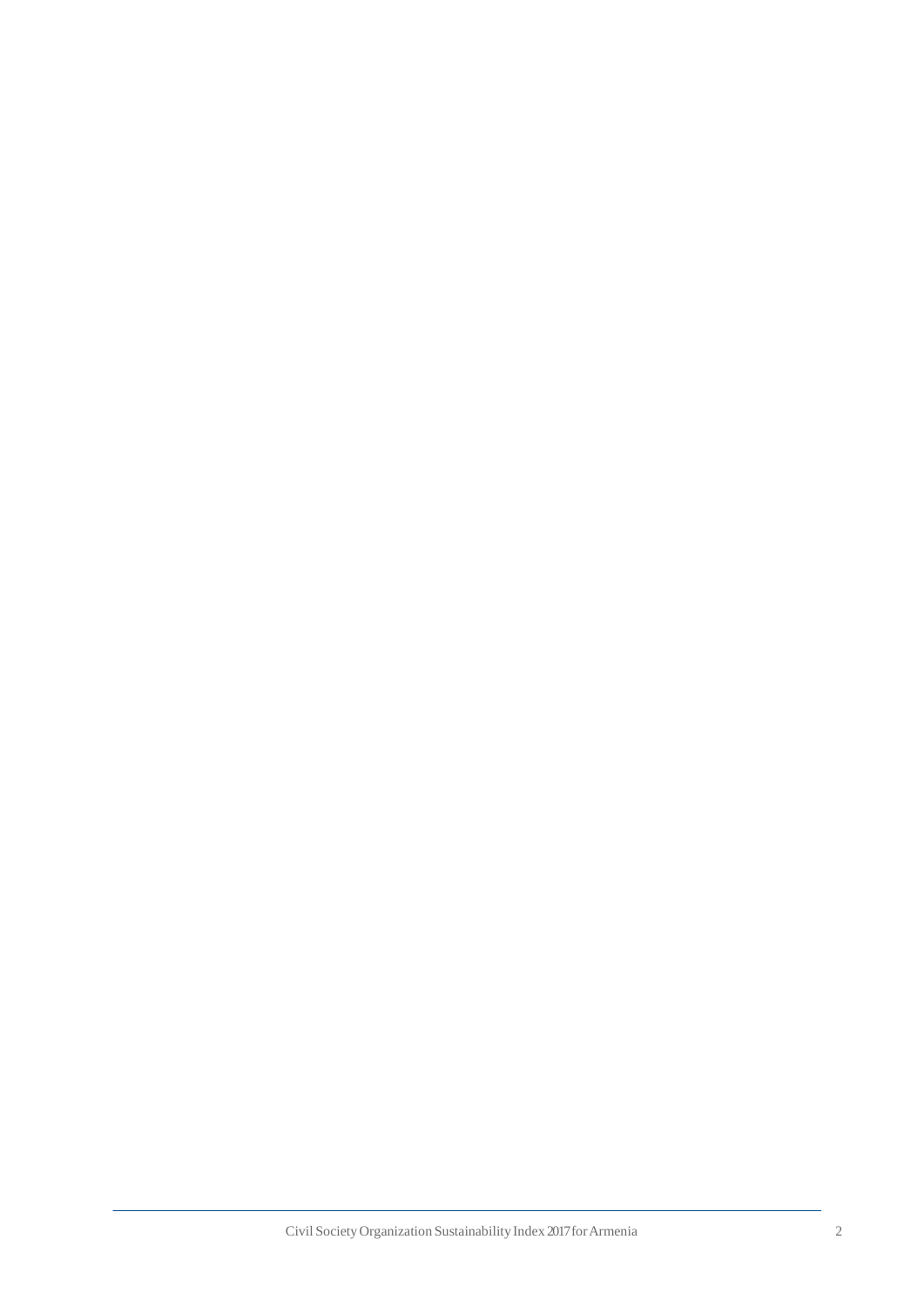

**Capital:** Yerevan **Population: 3,045,191** GDP per capita (PPP): \$9,500 Human Development Index: High (0.743) Freedom in the World: Partly Free (45/100)

# **CSO SUSTAINABILITY: 3.7**



Armenia's transition from a semi-presidential to a parliamentary form of government continued in 2017. A new parliament was elected in April under the new constitution, which was amended in late 2015, with the ruling Armenian Republican Party winning the majority of seats. Karen Karapetyan remained the prime minister, and the cabinet was largely unchanged. In June, the parliament approved the government program for 2017–2022, which calls for large-scale socioeconomic reforms. In the same month, the parliament adopted a legislative package on anticorruption measures, including the Law on Corruption Prevention Commission, the Law on Whistleblowing System, and an amendment to the Law on Public Service.

The EU-Armenia Comprehensive and Enhanced Partnership Agreement (CEPA) was signed in November to strengthen cooperation on security matters, improve the investment climate, and contribute to community and business development. An independent civil society platform composed of Armenian and EU organizations will be established to monitor the implementation of the agreement.

CSO sustainability improved in 2017, with advances noted in a number of dimensions. The new Law on Public Organizations and other legislative amendments entered into force, providing a better regulatory framework for CSOs. Due to numerous capacity-building programs, CSOs increasingly recognize their institutional development needs and many CSOs improved their internal management and strategic planning. Positive trends were noted in financial viability, advocacy, and sectoral infrastructure due to increased funding diversification, improved dialogue platforms, and new training opportunities. At the same time, CSOs were the subject of continuing negative campaigns, often by other CSOs, accusing them of following donor agendas and opposing traditional Armenian values.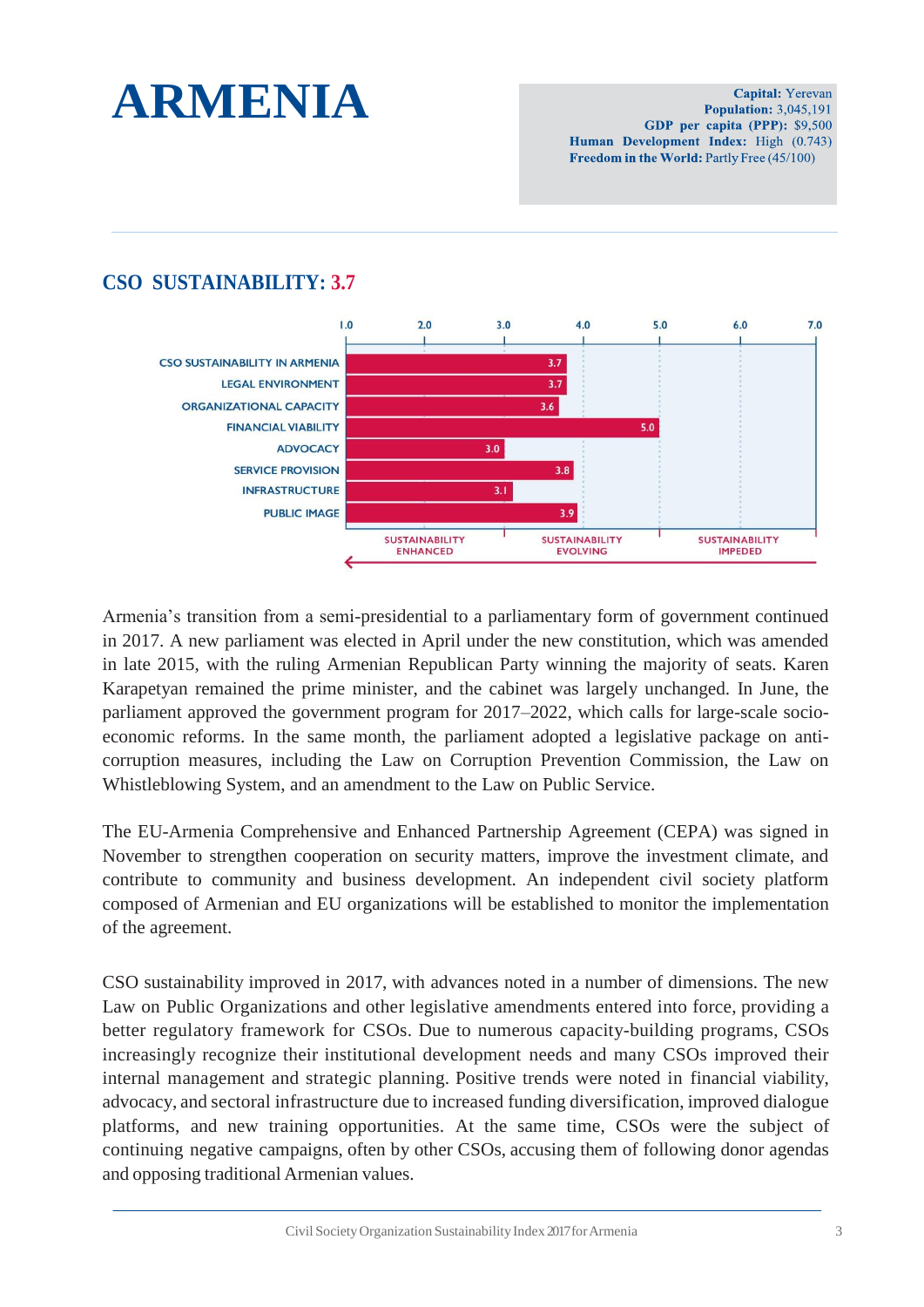According to the Ministry of Justice (MoJ), 4,782 public organizations, 1,119 foundations, and 317 legal entity unions were registered in Armenia as of the end of 2017, a slight increase from 2016. Experts estimate that only about 20 percent of registered organizations are active.

# **LEGAL ENVIRONMENT: 3.7**



In 2017, the legal environment for civil society improved, primarily due to the implementation of new CSO legislation.

The primary laws regulating registered CSOs in Armenia are the Law on Public Organizations, which was adopted in December 2016, and the Law on Foundations, which was amended in the same month. These new legal provisions came into force in February 2017. The new Law on Public Organizations introduced several provisions that could positively influence public organizations, which account

for the majority of registered organizations, including opportunities to directly engage in income-generating activities and greater flexibility in the composition of their membership and governance structures. In addition, environmental organizations are now allowed to represent their constituents' interests on environmental issues in courts, while public organizations that receive funding from public sources are required to submit annual financial reports. Public organizations are required to revise their charters if they do not correspond with the new legal provisions. The new legislation also eliminates the concept of legal entity unions, as public organizations can now have legal entities as their members. Legal entity unions must thus register as public organizations within one year of the law going into effect, although this deadline was later extended.

The State Register of Legal Entities within MoJ is responsible for the registration of CSOs. The law provides ten- and fifteen-day periods for registration decisions for public organizations and foundations respectively. However, the State Register frequently requests additional information or amendments to CSO charters. The MoJ approved a sample of a standard charter for public organizations in May 2017; if an organization uses the standard charter template, registration is simplified and often completed within two days. CSOs do not have to register to operate in Armenia, unless they seek to enter into financial transactions.

The new legislation transferred CSO oversight to the State Revenue Committee (SRC), where a special department was established. Previously, the MoJ was responsible for overseeing legal compliance of CSOs' activities, while SRC was only responsible for taxation issues. The department had not established operating procedures by the end of 2017, which has created some uncertainty among CSOs about what to expect. However, the SRC has indicated its willingness to collaborate with CSOs in designing the procedures and invited organizations to apply and serve in the SRC's public council.

The Law on Public Organizations also introduced a regulation on volunteer engagement, which establishes rules for public organizations using volunteers. The Ministry of Labor and Social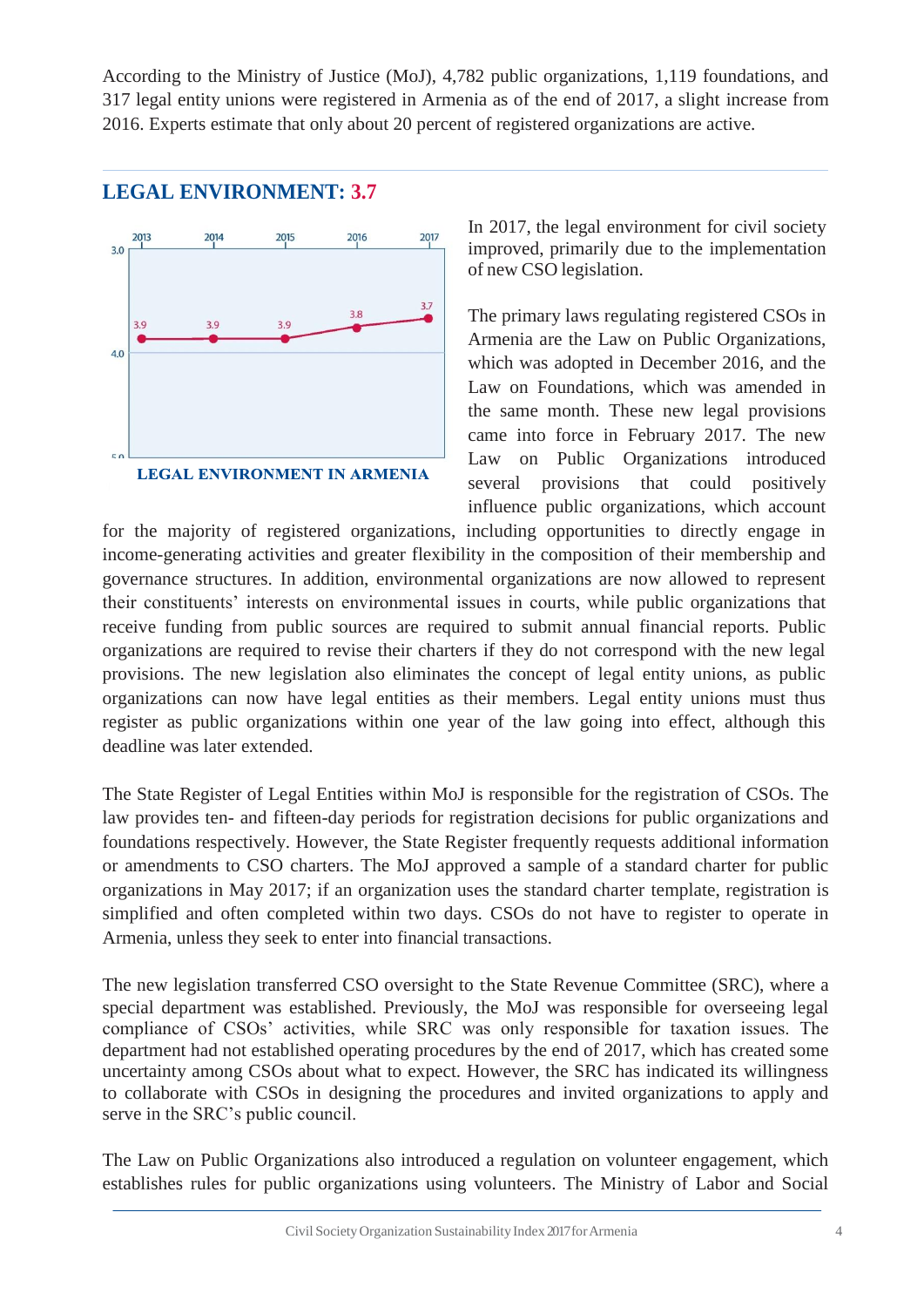Affairs (MLSA) proposed a draft law on volunteering in 2017; it provides more restrictive conditions for recruiting and contracting volunteers than the Law on Public Organizations and places additional reporting obligations on public organizations engaging volunteers. A number of CSOs have criticized the draft for being too restrictive and burdensome. The government was still reviewing the draft at the end of 2017.

Although public organizations can be forced to dissolve only through a court decision, a legal act was passed in December 2016 stating that beginning on December 1, 2017, organizations that had not submitted any reports in the last four years would be automatically dissolved, unless they presented an objection by November 1, 2017. In August 2017, the State Registry published on its website a list of organizations—including CSOs—that had not submitted reports for four years. Many organizations, however, were not aware of the regulation and found out only after the fact that they were in the process of dissolving, and thus needed to appeal the decision. There were no reported incidents of state harassment of CSOs during the year.

The new Law on Public Organizations allows public organizations to directly engage in incomegenerating activities; public organizations can also establish or become shareholders of commercial enterprises. However, in both cases, the profit generated should be used only in accordance with the goals stipulated in the public organizations' charters. In addition, public organizations must maintain separate accounting and reporting for these commercial activities. All types of CSOs are also allowed to compete for public procurement contracts. Fundraising campaigns and donor funding are also permitted sources of income. The 2016 amendments to the Law on Foundations allow foundations to maintain and utilize endowment funding, in the form of untouchable capital, as a funding source.

CSOs are exempt from taxes on grants and donations. However, they have to pay profit tax on earned income, as well as 20 percent VAT if their total annual turnover (defined as income from all types of activities) exceeds 58.35 million AMD (about \$121,000). This put them in a disadvantaged position compared to business entities, which can opt to pay the 5 percent turnover tax if their turnover is below 115 million AMD (about \$239,000). Starting in 2019, however, the 58.35 million AMD threshold will be the same for all legal entities according to the new Tax Code that entered into force in 2018. CSOs can apply to the State Humanitarian Commission for exemption from VAT for purchases made under projects that the government deems charitable. Corporations can deduct donations from their taxable income up to 0.25 percent of their gross incomes. Individual donations are not tax-deductible.

CSOs' access to legal advice in Yerevan and regional towns improved significantly in 2017. Several organizations, including the Armenian Lawyers' Association, NGO Center (NGOC), Partnership and Teaching NGO, and Transparency International Anti-Corruption Center (TIAC), carried out a number of awareness-raising meetings in various regions of Armenia, in which lawyers presented the new amendments and organized question and answer sessions. As a follow-up to these sessions, CSOs communicated with the SRC to get clarification on the practical implementation of the new provisions.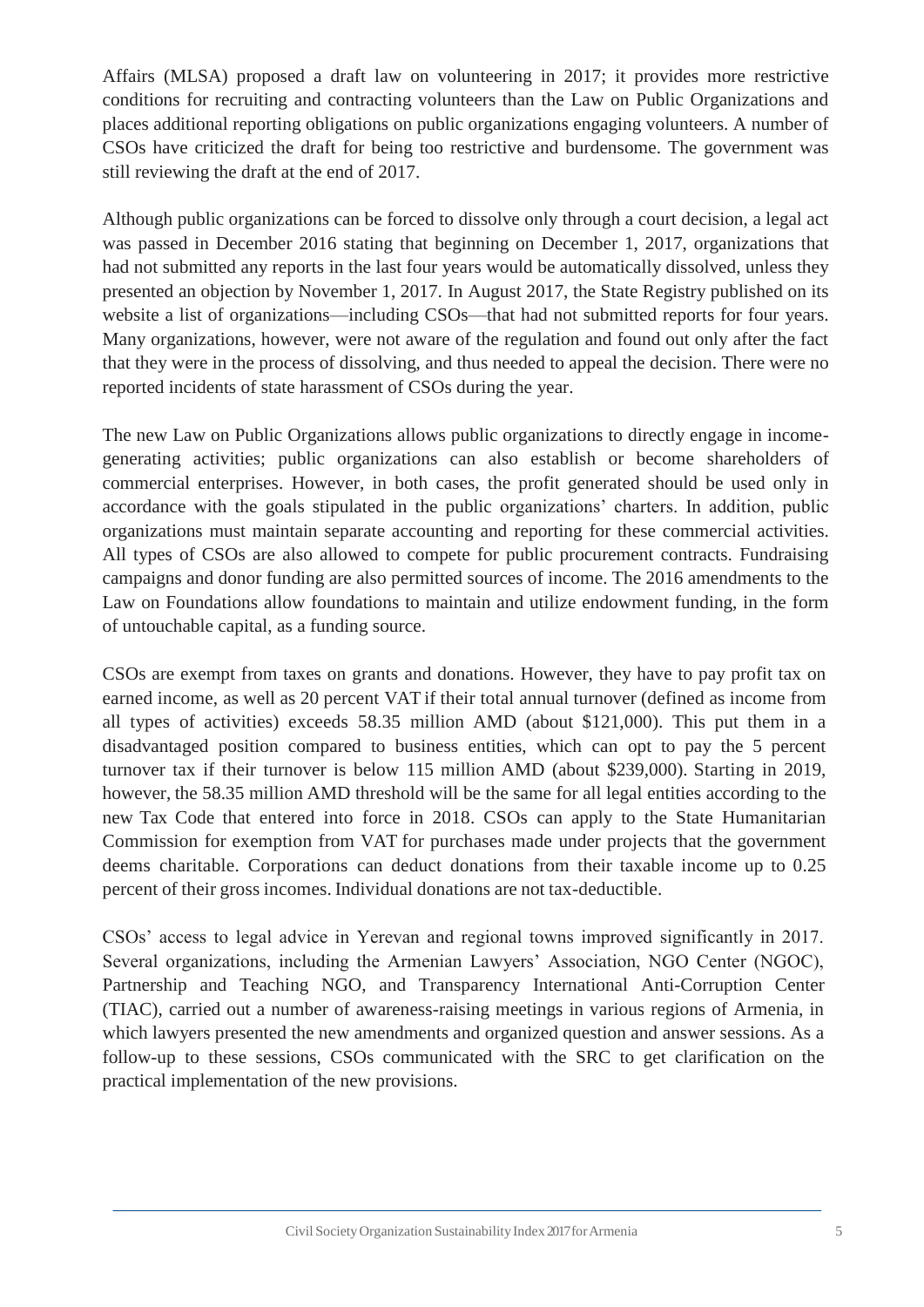# **ORGANIZATIONAL CAPACITY: 3.6**



CSOs' organizational capacities improved in 2017, mostly as a result of recent donor-funded capacity building programs. CSOs that participated in capacity-building programs have improved their internal management and now better recognize their development needs, particularly the necessity of internal regulations and strategic management. For example, the NGOC reported that, according to the results of their pre- and post-assessments, the sixty CSOs involved in their program improved their organizational capacities; through this program, twenty CSOs have developed strategic plans.

Most CSOs have clearly-defined missions and more organizations have started using strategic planning techniques in their decision-making processes. In comparison to previous years, the number of CSOs with written internal policies and procedures has increased. For example, in the framework of the USAID-funded ISOs for Civil Society Development (ISO-CSD) project, implemented by NGOC and Partnership and Teaching NGO, the Center for Community Mobilization and Support and seven other organizations throughout the country developed a number of internal procedures related to human resource management, external relations, and financial sustainability. These procedures have had a positive impact on the organizations' visibility, communications, management, and engagement with beneficiaries.

The BRIDGE for CSOs program, a three-year EU-funded program launched in December 2016 by Armenian General Benevolent Union (AGBU) and Eurasia Partnership Foundation (EPF), conducted the Armenian CSOs' Professional Needs Assessment in order to better understand the needs and gaps in terms of professional and sector-related skills. According to the assessment, CSOs often engage in several thematic areas, as opposed to focusing on a single area of expertise that would allow them to build their professional skillset in the provision of specific services.

CSOs still do not prioritize constituency building and their ability to identify and mobilize constituencies continues to be weak. CSOs that address the needs of vulnerable groups or advocate for rights in specific areas have been more successful at involving large groups of supporters in their work. For example, Driver's Friend NGO, which provides legal assistance and court representation for groundlessly-fined drivers, has mobilized over 30,000 members on its Facebook group.

Although the Law on Foundations prohibits foundations from employing board members in executive management, the Law on Public Organizations does not have similar restrictions. As a result, many public organizations employ members of their various governance bodies (if they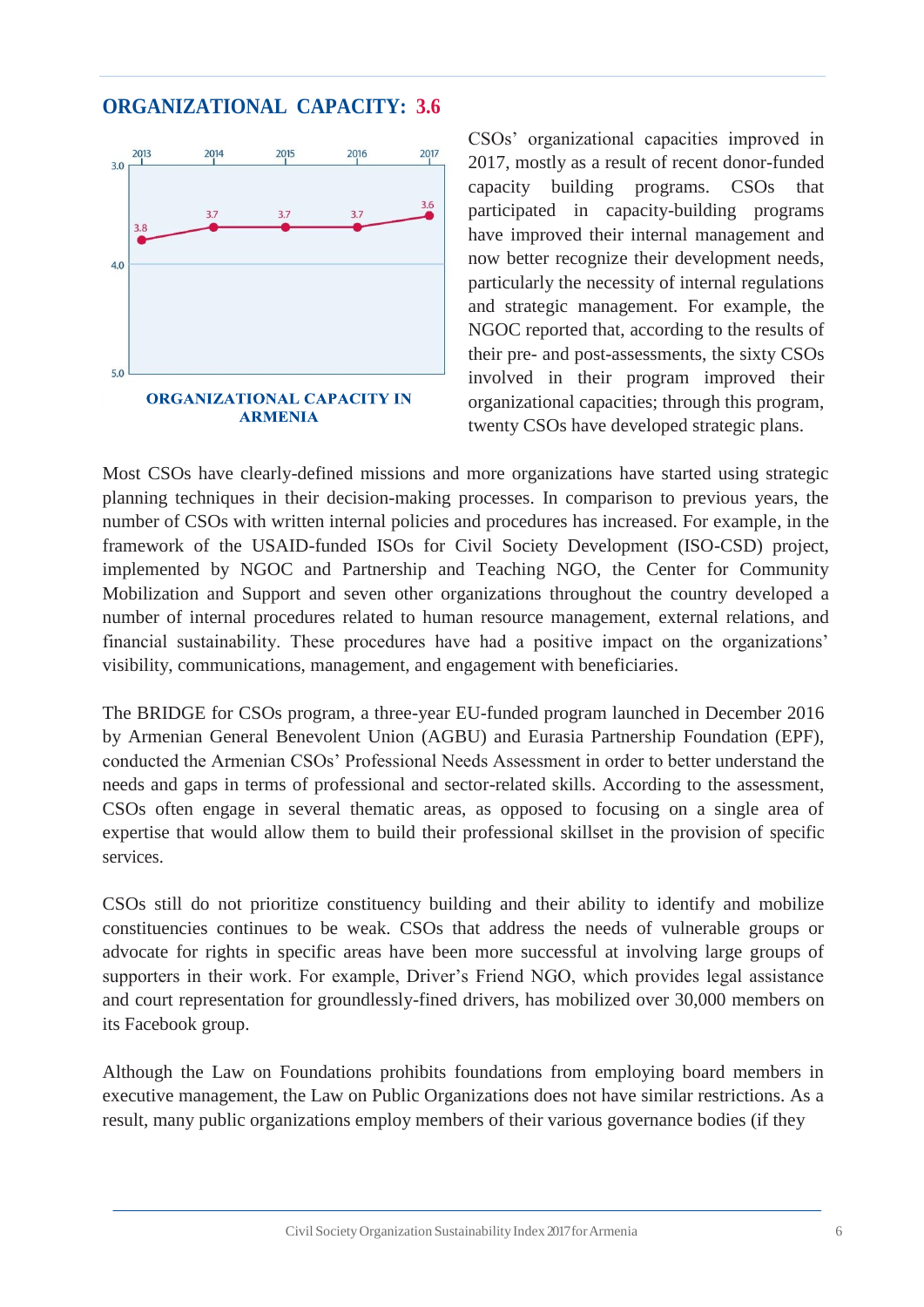have them). CSOs increasingly understand the need to avoid conflicts of interest, but few CSOs adopt relevant procedures or take appropriate steps unless explicitly required to by their donors. Small CSOs, in particular, often cannot afford a clear division of responsibilities between their boards, management, and staffs due to limited human resources.

CSOs' transparency still remains limited. Registered CSOs typically follow the reporting requirements set by donors, but in most cases, CSOs do not find it necessary to publicly report on the use of funds received from local or international donors.

CSOs primarily engage paid staff when project funding is available. By law, CSOs must sign contracts with paid employees. A relatively small number of CSOs, mostly those that have undergone capacity-building support, have job descriptions, payroll, and personnel policies in place. CSOs employ or outsource the processing of financial transactions to accountants; other professionals are involved when project funds are available.

In many CSOs, especially informal groups, members and volunteers are the primary human resources. According to the 2017 World Giving Index, Armenia reports the lowest level of volunteering in the world, with a participation rate of just 4 percent. Beginning in 2017, CSOs must also sign contracts with volunteers who are engaged for more than twenty hours a week.

CSOs typically have access to basic office equipment such as computers, software, printers, and phones; however, they can only afford to upgrade and modernize their equipment when grant funding is available. Therefore, many continue to use outdated software, computer, and network equipment. Access to the Internet is available throughout the country, although connection quality varies. Most functioning CSOs have pages on social networks, particularly Facebook; other networks such as Twitter, LinkedIn, or WhatsApp are less popular among CSOs.

# **FINANCIAL VIABILITY: 5.0**



#### **FINANCIAL VIABILITY IN ARMENIA**

The financial viability of CSOs improved slightly in 2017 due to increased and diversified funding opportunities, new legal provisions on earned income, growing use of online fundraising platforms, and emerging procurement practices by state agencies. At the same time, the availability of local funding sources for CSOs is still limited, and many CSOs still rely on short-term grant funding.

The 2017 World Giving Index reports that 12 percent of respondents in Armenia donated to

charities in 2016, an increase from 9 percent in 2015. Youth and grassroots CSOs have been more successful at attracting volunteer and some in-kind support from their constituencies; local constituencies rarely provide financial support. Large traditional CSOs mostly rely on grants from foreign donors. Some CSOs also utilize public fundraising and income earning opportunities.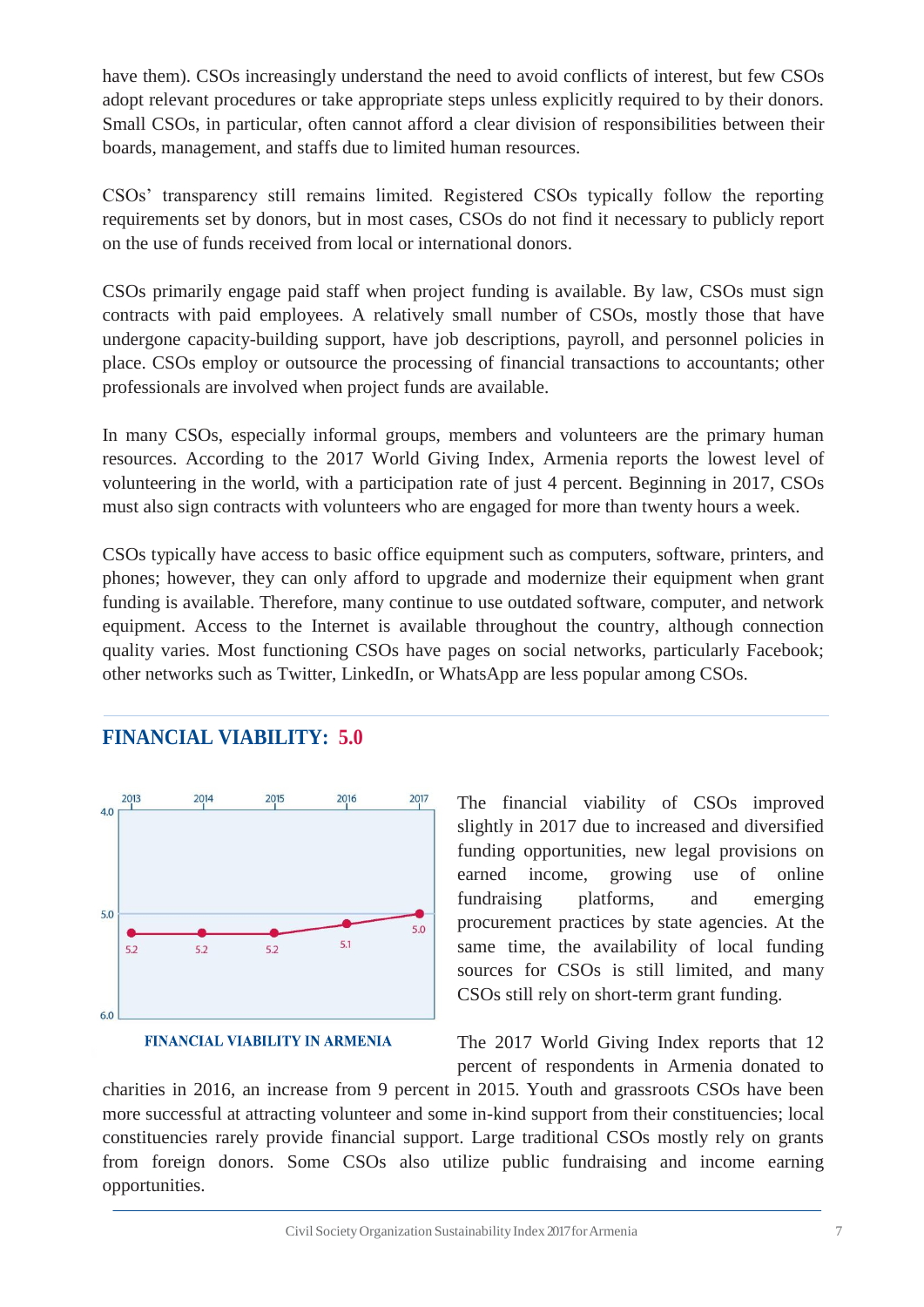Online crowdfunding platforms are becoming increasingly popular among CSOs, with a large volume of donations from the Armenian diaspora. In addition to financial support, the Armenian diaspora became more active in 2017 in providing pro-bono expertise. Together4Armenia, an innovative web-based platform managed by UNICEF and AGBU, facilitated networking and knowledge-sharing between diaspora experts and CSOs implementing projects in Armenian communities.

Businesses enter into partnerships with CSOs as part of their corporate social responsibility (CSR) programs; however, few provide direct funding to CSOs. The Armenia Tree Project (ATP) works with businesses to help them achieve their CSR goals, particularly by organizing tree planting with the participation of companies' staff and their family members. For the last thirteen years, ATP has received an average annual donation of 2 million AMD (about \$4,200) from Synopsys Armenia for plantings and cleanups. CSOs continue to try new approaches of soliciting funds from businesses. The Child Development Foundation organized a charity concert in 2017, raising 8.8 million AMD (around \$18,500) through ticket sales and the sale of products donated by businesses in an auction; the proceeds helped provide professional services to children with special development needs.

To receive state subsidies, CSOs must be pre-identified in the state budget. In 2017, the budgeted amount for non-profit grants and subsidies was about 6.8 billion AMD (about \$14 million), compared to 7.7 billion AMD (about \$16 million) in 2016. In addition, the government provides some funding through specific budget lines. A few agencies use a relatively transparent system in the distribution of these grants. For example, in the framework of youth policy, the Ministry of Sport and Youth Affairs announces a small grants competition each quarter and publishes the selection results; while the Ministry claimed it would also publish the reports on the grant projects online, they were still unavailable at the end of the year. The administration of the President of Armenia awards grants administered by the All-Armenian Youth Foundation; the Foundation does not publish the full list of winners, but provides news on specific project activities. In 2017, MLSA drafted regulations for competitive awards of social service contracts, although these have not been finalized yet. MLSA also started announcing competitions to outsource specific services such as the distribution of hearing aids. Some local CSOs receive funds from local government budgets, although there is no comprehensive information available on the scope or recipients of such funding.

CSOs increasingly strive to diversify their funding sources, but remain largely dependent on international grants. Major CSO donors include the US Embassy, USAID, the EU, GIZ, the UN, and the Open Society Foundations. Direct EU funding to Armenian CSOs continued to increase in 2017, including through several large programs focused on CSO capacity building, business and social entrepreneurship development, youth initiatives, and public policy participation. Many CSOs also receive direct funding from abroad, including from the National Endowment for Democracy (NED), European Endowment for Democracy (EED), and German Marshall Fund. Sub-granting by local organizations increased in 2017.

Few CSOs, mostly professional associations, collect membership fees. Many public organizations find this source of income insufficient, particularly given the paperwork associated with it. Informal groups are supported by their constituencies and members. Newlyestablished organizations more often use online channels and innovative tools to raise funds. The Pahapan Development Foundation initiated the Here is Why campaign, in which city cafes,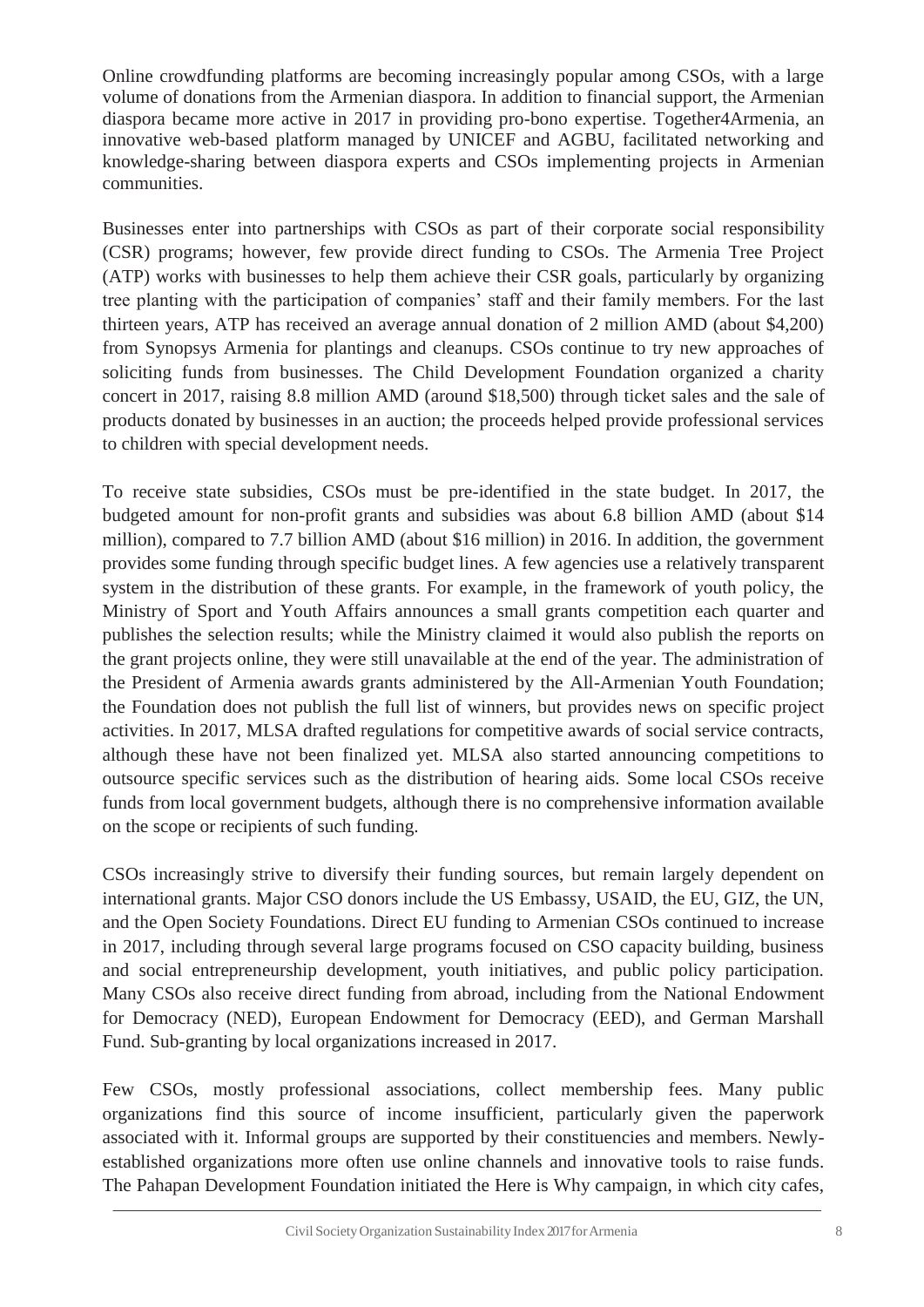bars, and restaurants offered their customers a puzzle piece to stick on the foundation's poster in exchange for a charity tip of 200 AMD (about 40 cents). The funds collected are used to address issues facing Tavush villages on the border with Azerbaijan, such as the construction of shelters in or under schools to protect children during shootings.

Changes in the law have sparked interest among CSOs in the concept of social enterprise and the provision of paid services. However, many public organizations still hesitate to introduce paid services because of uncertainty about tax regulations, bureaucratic reporting procedures, and limited market knowledge. Many donor-supported programs focused on raising awareness and building capacities for entrepreneurial activities and social enterprise in 2017. As a result of the EU-funded Community Development through Social Entrepreneurship (CODE-SE) project, CSOs and community groups established ten social enterprises in seven regions of Armenia in 2017. A social enterprise named Sareri Bariq, founded by Community Pulse NGO in Vardenik village, engages seventy families in the collection and packing of greens and herbs, and has found markets for its products across the country.

Registered CSOs often have financial management systems in place as donor organizations and tax bodies carefully monitor financial documentation. CSOs produce financial reports as required by law or by donors, though many of them do not have appropriate internal policies and procedures. According to the Law on Public Organizations, public organizations that have received any funding from the public budget will have to publish annual reports covering 2017 by May 2018. According to the Law on Foundations, all foundations have been required to provide annual financial reports since 2003. Few organizations recognize the importance of financial audits; usually, CSOs conduct external audits only when they are required to by law or their donors.

### 2015 2016 2017 2013 2014  $3.0$  $3.8$  $3.8$  $3.8$  $\overline{3}$  $3.9$  $4.0$ 5.0

**ADVOCACY: 3.0**

#### **ADVOCACY IN ARMENIA**

In 2017, CSO advocacy improved due to the introduction and increased use of institutional platforms and participation opportunities. The Law on Legal Acts stipulates that executive agencies must facilitate public discussions by making draft laws public—at a minimum, on their websites. CSOs can also learn about new legal drafts and provide feedback through the online interactive platform e-draft.am, which houses draft laws developed by state agencies. This platform has been functioning since early 2017; it gained popularity throughout the year

with the number of visits to the site increasing from approximately 29,000 in September to nearly 105,000 in December. Following a governmental decision, all eighteen ministries established public councils that include CSOs in 2016. Some of these public councils worked effectively in 2017, providing CSOs with opportunities to represent their beneficiaries and shape public policies. For example, CSOs actively collaborated with MLSA in the framework of largescale social reforms related to child rights, disability, and state social services. At the same time,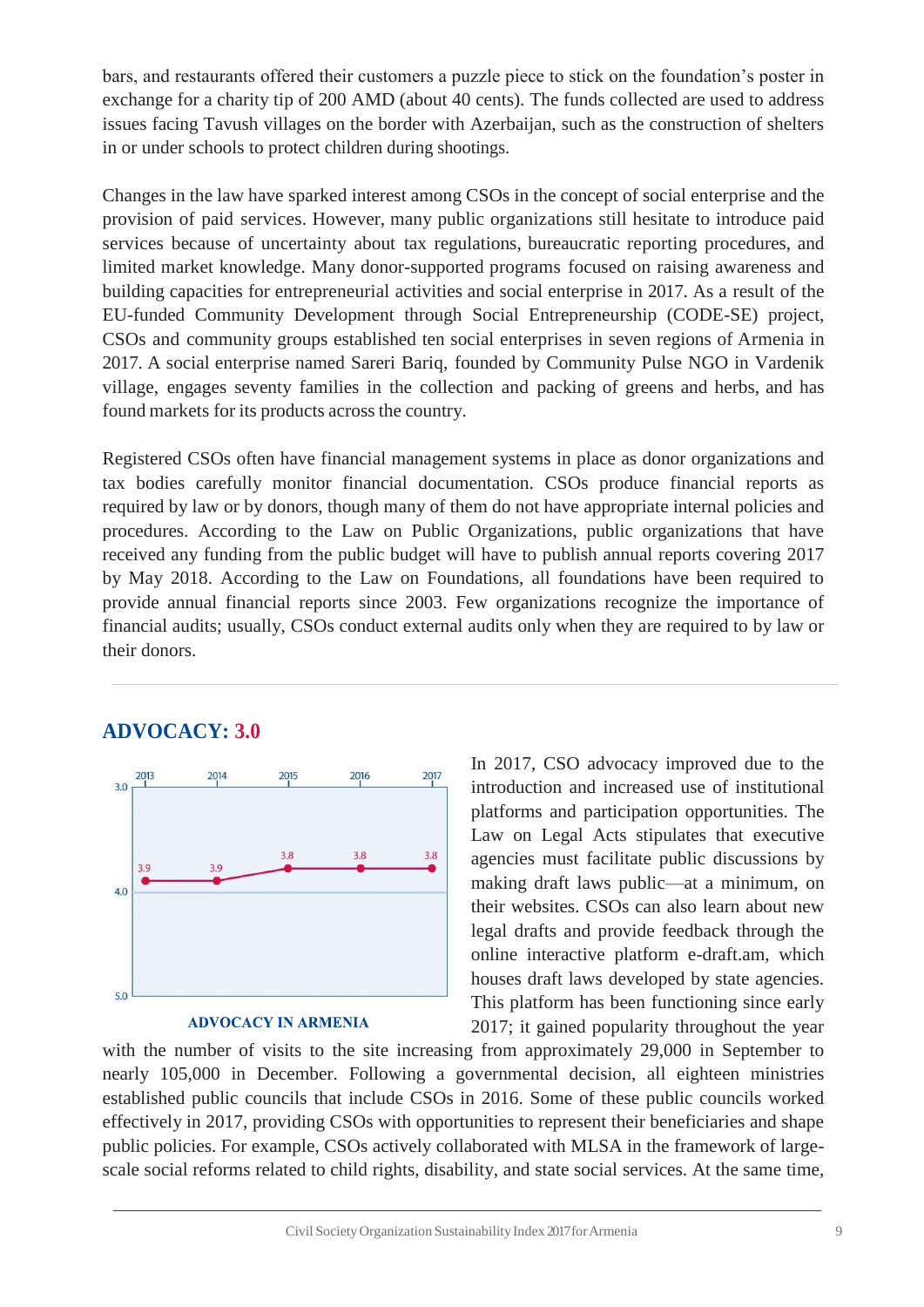CSOs note that state agencies are not always responsive to their suggestions and some legislative initiatives take place in a hasty manner without proper public consultation. In addition, few organizations have professional expertise that allows them to produce wellprepared recommendations.

In 2017, CSO participation in the law-making process mostly took place in the framework of dialogue with executive agencies before legislative drafts were submitted to the parliament. Engagement with the parliament was more passive, partly due to the scarcity of public hearings, as in May 2017, the National Assembly adopted new rules of procedure that made public hearings by parliamentary commissions optional instead of mandatory.

In October, parliamentary hearings with CSO participation were organized on the draft law on domestic violence, which triggered heated public debates. The law on domestic violence had beenon the government's agenda for several years, in part because of continuous advocacy by women's rights' organizations and the Coalition to Stop Violence against Women. However, several CSOs and nationalist groups considered the law to be a threat to traditional Armenian family values. The CSOs working in the area of domestic violence and women's rights also found many provisions of the law problematic. In the face of escalating tensions and growing opposition, the parliament adopted the law in December 2017.

Following the government's decision in 2016 to increase the representation of CSOs in the Anti-Corruption Council, three CSOs were added to the Council. The Extractive Industries Transparency Initiative (EITI) multi- stakeholder group and Open Government Partnership (OGP) working groups continue to serve as multi-stakeholder dialogue platforms in the framework of these international initiatives.

In 2017, territorial administrative reform in Armenia continued to further consolidate small and financially weak communities into larger administrative units, known as clusters. Based on an analysis of the proposal by the Ministry of Territorial Administration and Development, the Community Finance Officers Association (CFOA) submitted recommendations to improve the design of the consolidated clusters; as a result, four of the most problematic clusters out of thirty-four were redesigned.

CSOs are taking incremental steps to improve their local level advocacy. As a result of participatory monitoring of utility services carried out by Compass Research Training and Consultancy Center, Gyumri municipality took steps to improve garbage collection and street lighting and allocated funds in next year's budget for these purposes.

In 2017, CSOs engaged in dialogue with the SRC to advocate for better regulation of the newlyestablished department on oversight of non-profit organizations. In addition, a group of CSOs mobilized around the initiative to amend the taxation regulations so that CSOs can benefit from the turnover tax option in the same manner that businesses do.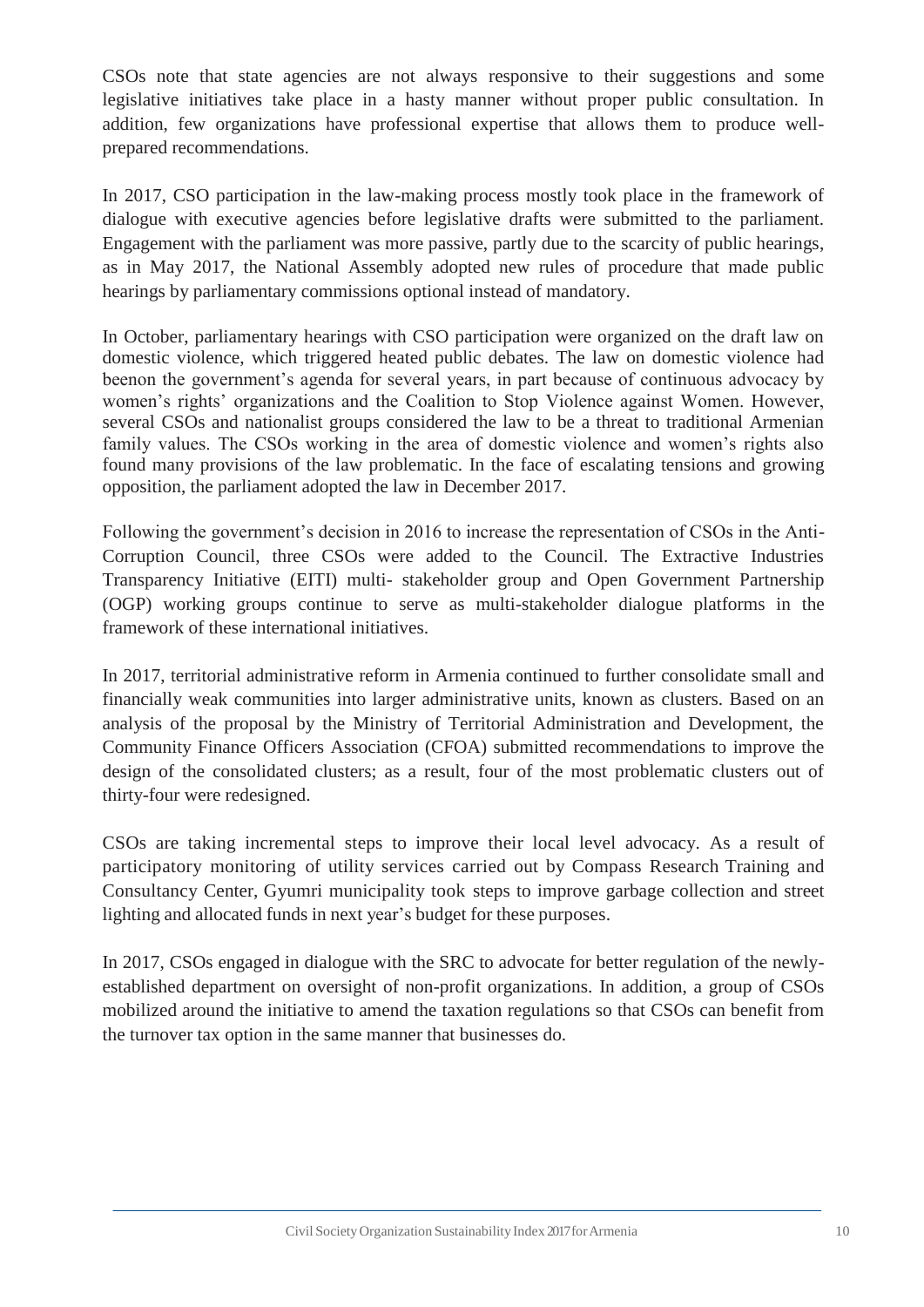# **SERVICE PROVISION: 3.8**



#### **SERVICE PROVISION IN ARMENIA**

The quality and scope of service provision by CSOs did not change significantly in 2017. CSOs continue to provide a variety of services, many of which address social, educational, human rights protection, ecological, and disability issues. Several organizations have started to offer capacity building to formal and informal CSOs to meet the increasing demand in this area.

CSOs increasingly recognize the importance

of comprehensive needs assessments in order to be more responsive to community needs. More CSOs actively engage beneficiaries in their activities, partly in response to donor requirements. In the framework of the USAIDfunded Engaged Citizenry for Responsible Governance project, ten CSOs receiving subgrants from TIAC utilized participatory monitoring tools and involved their beneficiaries in the monitoring of public services.

A few CSOs conduct professional monitoring and research and then market the results to other CSOs, the government, and donors. Government officials recognize the results of the monitoring, which also attract media attention. For example, LogoS, a human rights organization, studied the quality and transparency of the services provided by medical social expert commissions; the results of the research were discussed at an Anti-Corruption Council meeting where the prime minister gave relevant orders to responsible agencies.

Although public organizations are now allowed to engage in entrepreneurial activities, few CSOs provide paid services due to their limited capacity and the limited ability of their beneficiaries to pay.

Central and local governments in major cities recognize the role of CSOs in service provision. In 2017, the Ministry of Education allocated 60 million AMD (about \$125,000) to the New Generation School, a CSO, to support the implementation of the Dasaran educational program—an online platform for effective school management and student performance monitoring. This platform engages around one million registered users in Armenia and covers all public schools across the country.

## SECTORAL INFRASTRUCTURE: 3.1

The infrastructure supporting the sector improved in 2017. Through CSO development programs funded by international donors, ISOs and resource organizations, such as EPF, NGOC, Partnership and Teaching NGO, TIAC, and Infotuns reached out to a significant number of CSOs across the country. Under the EU-funded project Commitment to Constructive Dialogue, the Armenian Lawyers' Association offered legal assistance, training, and consulting to CSOs throughout the country.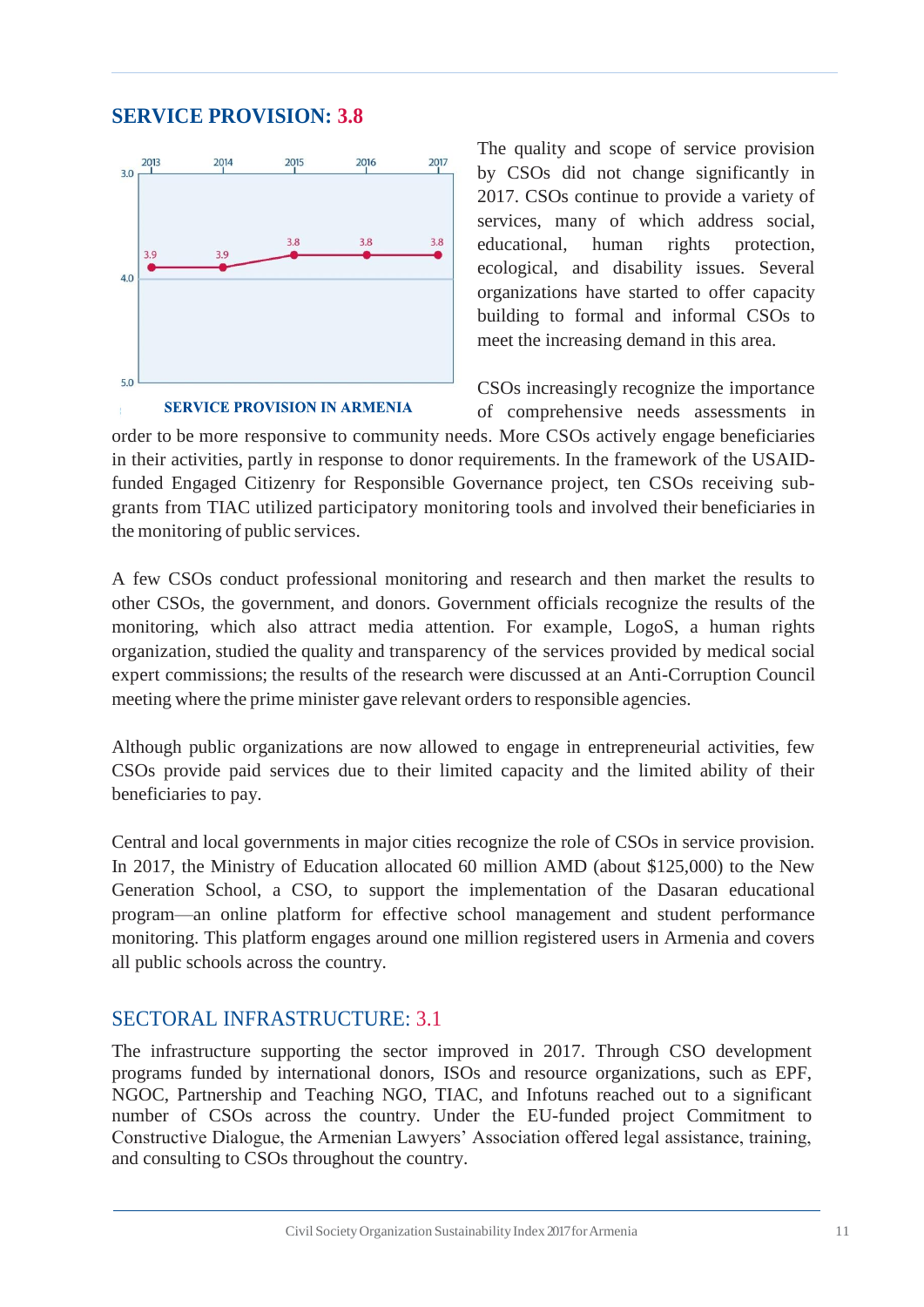

**INFRASTRUCTURE IN ARMENIA** 

Apart from offering assistance in the framework of donor-funded programs, ISOs and resource centers earn revenue by offering paid services to CSOs, as CSOs increasingly recognize the value of capacity building and allocate funds for selfdevelopment.

More local grants were provided in 2017 under donor-supported programs. Under the USAID-funded ISO-CSD project, the NGOC and Partnership and Teaching NGO provided

thirteen sub-grants to CSOs for institutional development and the development of crosssectoral cooperation. TIAC continued to provide grants for the participatory monitoring of public services within its USAID-funded Engaged Citizenry for Responsible Governance project. Sub-grants from the EU-funded STRONG CSOs for Stronger Armenia project, managed by Podlaska Regional Development Foundation from Poland and DAS.AM NGO, provided forty-six CSOs with opportunities to partner on projects in social, cultural, educational, and other areas. In the framework of the USAID-funded Civic Engagement in Local Governance (CELoG) project, implemented by a consortium of six Armenia-based CSOs led by CFOA, ten grants were provided to regional CSOs to improve public participation in local government and thirty-three grants were awarded to Youth Bank initiative groups.

Throughout the trainings and events organized in the framework of programs focused on capacity development and intersectoral collaboration, CSOs were provided with opportunities for peer-to-peer learning, experience exchange, and joint projects. The Civil Society School run by the A.D. Sakharov Armenian Human Rights Protection Center extended its activities, providing not only training and consultations on organizational development, but also study tours involving CSOs from different regions. The CSO portal of the USAID-funded CSO Development Program (DePo) run by the EPF continued to share information on CSO news and opportunities and to provide resources and publications for CSOs; the portal had almost 3,000 active monthly users in 2017.

CSOs form coalitions around common goals, both within and beyond donor-funded programs. The Citizen Observer Initiative, a CSO coalition formed in 2013, mobilized ten CSOs and 4,437 observers to monitor the 2017 parliamentary elections. This initiative succeeded in bringing 147 diaspora Armenians, including celebrities, to the country to monitor the elections. Ten organizations, including CSOs active in child protection, mobilized around the Eliminating Violence Against Children (EVAC) campaign, bringing the issue of violence against children onto the government agenda. Other networks active in 2017 included the Probation Network, Armenian National Platform of the Eastern Partnership Civil Society Forum, Agricultural Alliance, and the Non-Discrimination and Equality Coalition. The CSO mapping report developed in 2017 in the framework of the Commitment to Constructive Dialogue project highlighted a number of challenges faced by CSO coalitions, including lack of strategic vision, coordination and management problems, financial issues, and limited capacities in developing and advocating quality public policy papers.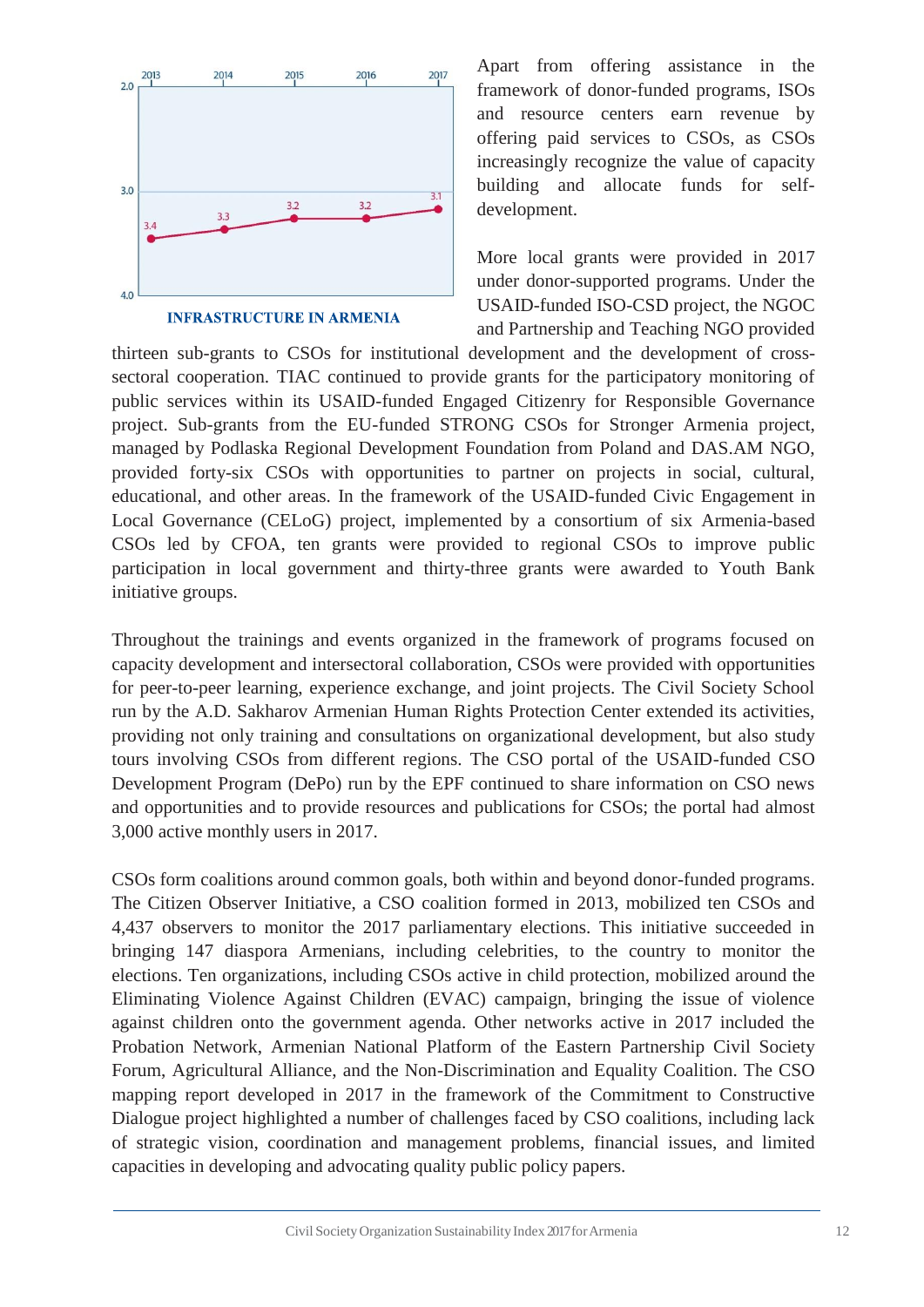Training and technical assistance opportunities were abundant in 2017, with topics ranging from general organizational management to specific thematic issues. Regional CSOs were the focus of several training programs. In the framework of the STRONG CSOs for Stronger Armenia project, over 150 CSOs participated in 14 trainings, 293 coaching sessions, and 20 pro-bono consultations on organizational management, project management, fundraising, and social entrepreneurship. The materials from capacity-building activities were made available in Armenian and English on the project website [www.civilsociety.am.](http://www.civilsociety.am/) NGOC and Partnership and Teaching NGO provided more than 100 trainings for over 1,000 CSO representatives as part of the ISO-CSD project. BRIDGE for CSOs organized professional thematic trainings, facilitated pro-bono consultations, and held various public events to strengthen the capacity of Armenian CSOs to serve citizens' needs. Several platforms initiated by international organizations and the diaspora, such as UNDP Kolba Lab and Impact Hub Yerevan, foster social entrepreneurship development by providing advice, organizing educational events, and allocating office space to social enterprises. The USAID-funded CSO DePo project reached more than 300 CSOs in 2016–2017 through CSO Management Schools on fundraising and resource mobilization, as well as organizational structures and sustainability. In addition, EPF and its partners have received more than sixty requests to review CSO systems and structures, and have conducted in-depth consultancies on policies and procedures, communication systems, and financial sustainability.

CSOs increasingly enter into partnerships with the government and media, while partnerships with the private sector are still on the nascent level. The Media Initiatives Center continued to provide media literacy trainings for CSOs in 2017; this helped regional CSOs improve their communication with journalists and jointly produce programs and films on issues of concern in their communities.



**PUBLIC IMAGE:3.9**

**PUBLIC IMAGE IN ARMENIA** 

In 2017, CSOs enjoyed improved visibility, but were also the subject of widelydisseminated negative publications.

Through multiple online media outlets, CSOs had more opportunities to present their activities and events in 2017. CSO representatives are often invited to participate in discussions and talk shows on TV. Both broadcast and online media increasingly acknowledge the role of CSOs and the expertise they offer. With the

assistance of the Open Society Foundation-Armenia, the Article 3 Club (run by the For Equal Rights NGO) and the Media Center (managed by the Public Journalism Club) provide space for CSOs to organize events and discussions with media presence; livestreaming is also provided at such events.

At the same time, a number of negative media publications, primarily in pro-government media, were issued in 2017 that accused CSOs of following donor agendas and opposing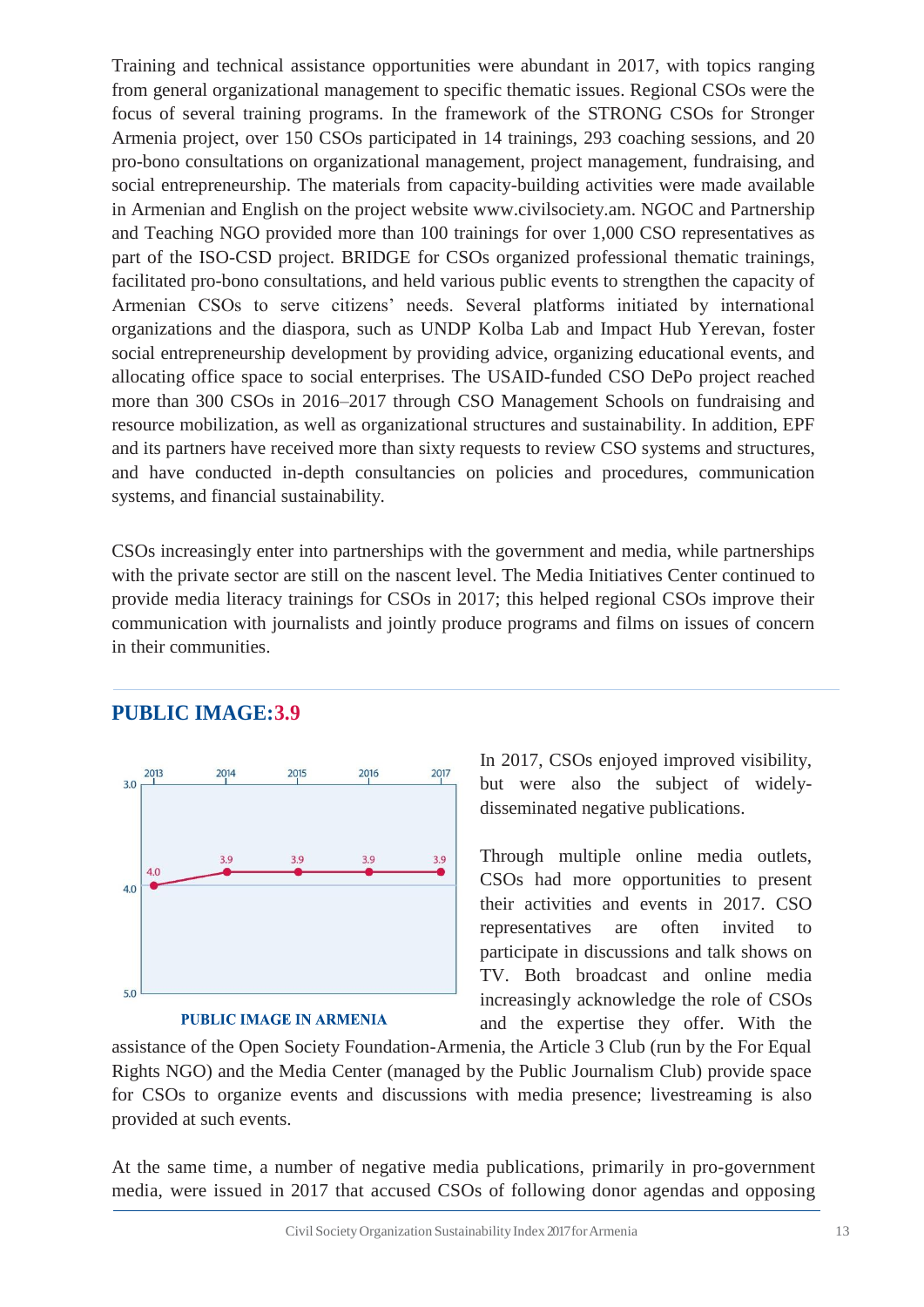traditional Armenian values. CSOs that address sensitive matters in Armenian society, including domestic violence, corruption in the Army, and the rights of sexual minorities, are particularly targeted by anti-CSO campaigns and hate speech, including by members of parliament. For example, the discussions around the draft law on domestic violence generated active criticism, particularly from CSOs allegedly affiliated with Russia or pro-Russian interests, as well as private TV and newspapers. Notably, the International Humanitarian Development NGO (whose profile is not available on the web and sources of funding are not known) accused women's rights organizations of having an interest in maintaining the high rate of domestic violence in order to be able to receive more grants. A corruption scandal related to EU-funded grants in the spring of 2017 led to the arrest of EU-Armenia delegation staff and added fuel to widespread rumors on the misuse of grants by CSOs.

According to the Caucasus Barometer survey conducted in October 2017 by the Caucasus Research Resource Centers, 5 percent of respondents fully trust CSOs, a small increase from 3 percent in 2015. Nineteen percent somewhat trust CSOs (the same as in 2015), while the percentage of those who somewhat or fully distrust CSOs increased to 31 percent from 29 percent in 2015. These negative attitudes reflect the generally low levels of trust in society. In general, people usually have more positive attitudes towards organizations they know personally.

Central and local governments demonstrate a willingness to collaborate with CSOs. Government agencies often take the results of monitoring reports and publications into consideration, and CSOs that are viewed as professionals in specific areas are often invited to discussions on relevant state strategies and draft legislation. Businesses, however, demonstrate a limited understanding of CSOs'role, and only a few rely on CSO expertise and support.

CSOs generally lack PR skills, although there are increased efforts in this area. Many organizations promote their visibility and share information on Facebook. A few developed CSOs publish annual reports or financial information online, while foundations publish their annual reports on the state-administered websites as required by law. There is no sector-wide code of ethics for Armenian CSOs, though some developed CSOs publish codes of conduct on their websites.